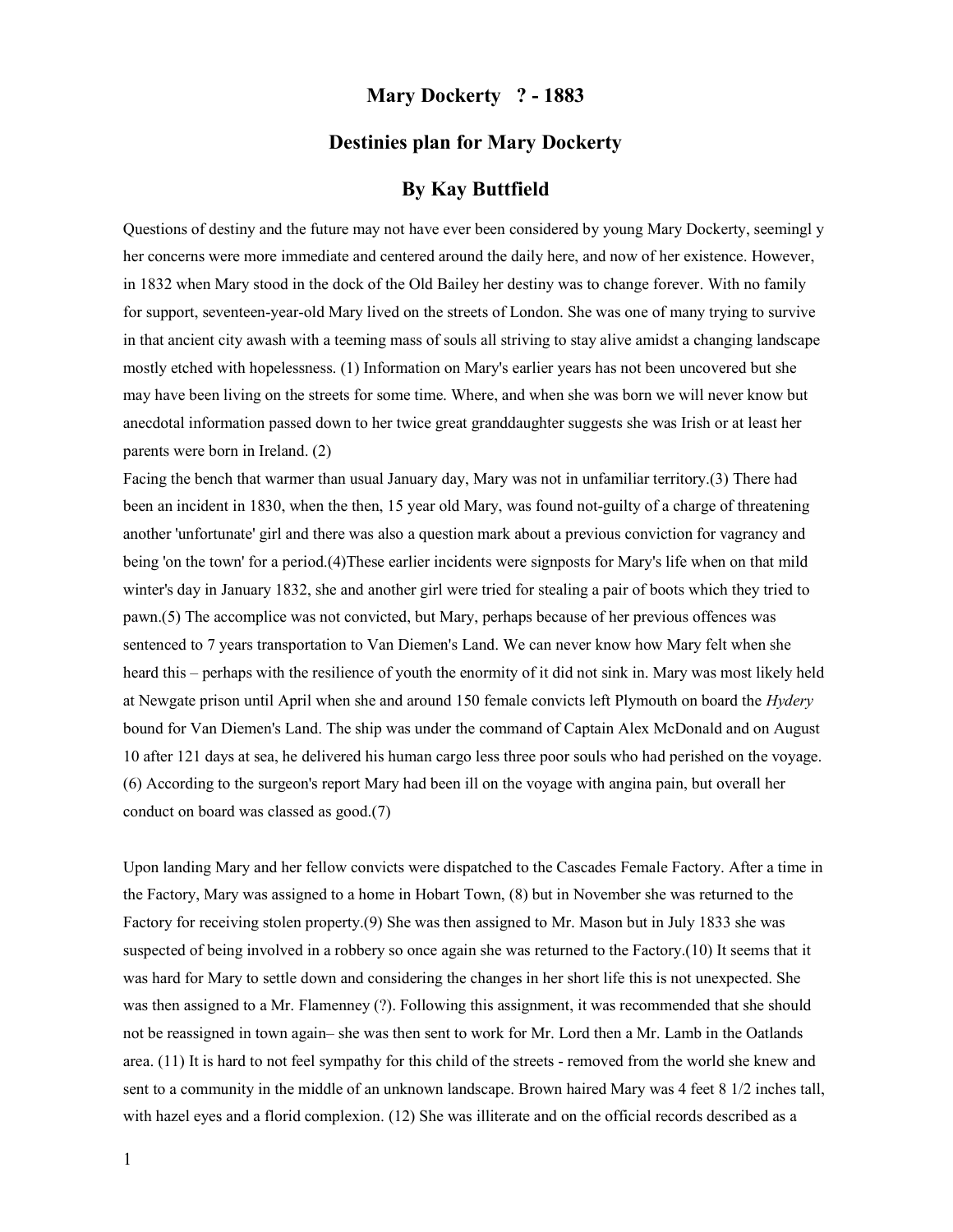'Nurse girl' –a title at odds with her previous circumstances. We can never know the significance of motifs she carried from her past - a scar on her right temple and a tattoo of hearts and darts with a jumble of letters on her right inner arm but no doubt they held memories for her. (13)

In Oatlands Mary's destiny changed again as in December 1834 an ex-convict, bricklayer/stonemason, Joseph Rudd, sought permission to marry her – permission was refused but Joseph applied again in July 1835, this time he was successful. (14) Although a marriage certificate has not been found it is still likely that the couple did marry.

They had at least 12 known children, including at least two, possibly three sets of twins, but as was commonplace for the times not all survived to adulthood. (15) Mary and Joseph spent the most part of their married life in, and around the Oatlands area. (16) In 1835 when they 'wed', Joseph was around 36 years old compared to Mary who was approximately 20 years. Nothing apart from the evidence of their children's birth is known about Mary and Josephs' life together. However, familial ties seemed to be strong as in the coming years various members acted as witnesses at each other's weddings and many names were passed down among the siblings own children.(17) Life was not easy for the family and Joseph sought various ways to improve their lot.(18) From the early 1850's he, with some of his older children, made trips to the Victorian gold fields to try their Vandemonian luck.(19) However, in 1868 on one such venture he succumbed to illness at White Hills near Bendigo and died. (20) We do not know how Mary reacted when she heard the news of Joseph's death.(21) Widowed Mary then seemed to become involved with caring for grandchildren particularly the children of her daughter Julia who in 1878 aged 35 had died in childbirth.(22) Later that year Mary appeared in court trying to get her young granddaughter admitted to the Industrial school as she believed her son-in-law was incapable of caring for the child.(23)

In August 1883 in Bathurst street, Hobart, at the home of one of her daughters, Mary died from Bronchitis. (24) Fate had the last word with Mary as coincidentally she was buried at Cornelian Bay on the 10th August 1883 - 51 years to the day since she had arrived in Van Diemen's Land. Curiously her age at death is given as 75 years which, when aligned with her age when convicted differs by a few years. Like her earlier years her true age is lost in time.

Today there are descendants of Mary (and Joseph), in most Australian States and also in New Zealand, among this number are many Teachers/Educators, Doctors, Musicians, Artists and Nurses. Mary and Joseph's convict past remained hidden from the family until a few years ago when Mary was discovered through her incarceration at the Cascades Female Factory.

(1) Clive Emsley, Tim Hitchcock and Robert Shoemaker, "London History - London, 1800-1913", Old Bailey Proceedings Online (www.oldbaileyonline.org, version 7.0, 20 June 2016)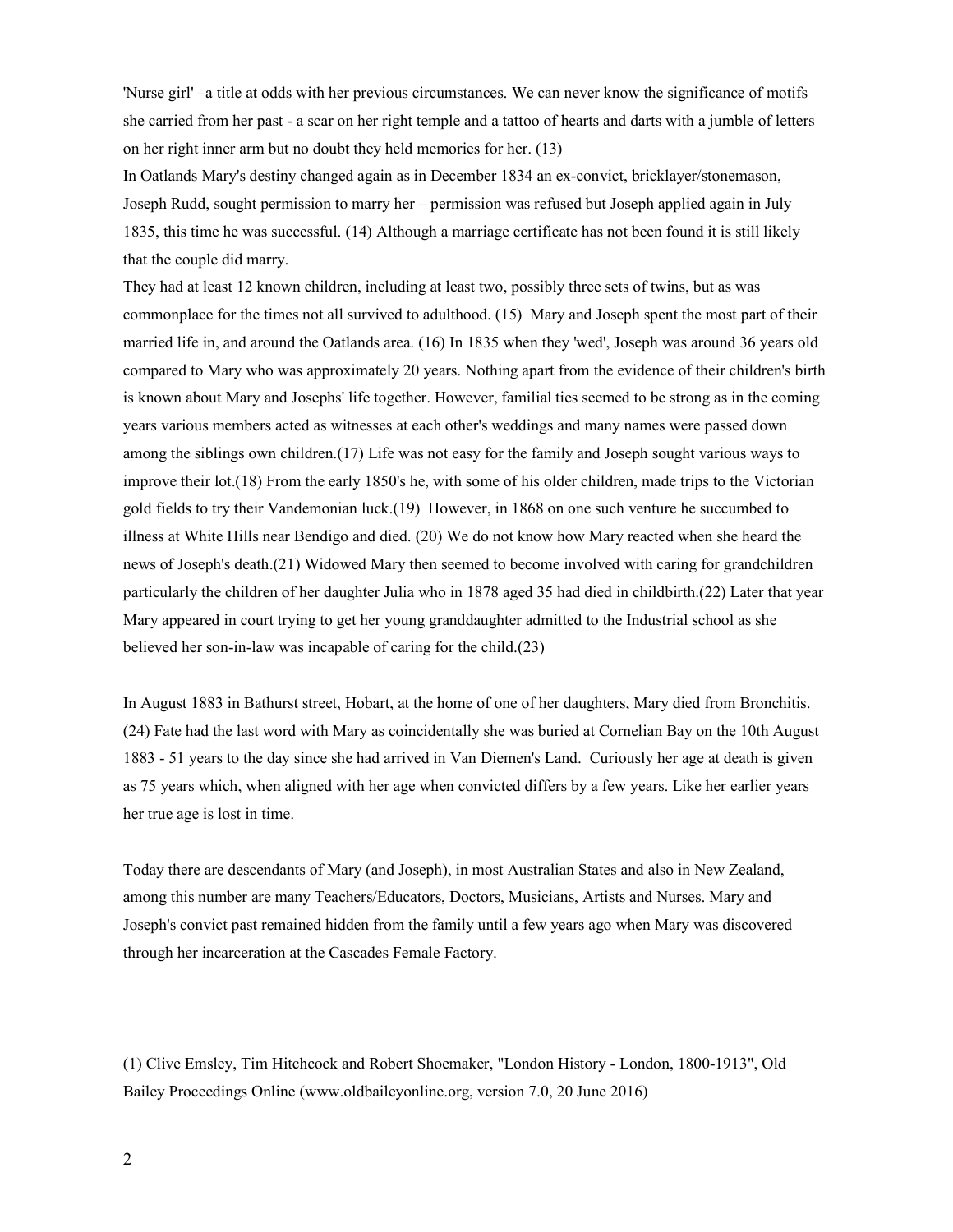(2) Clive Emsley, Tim Hitchcock and Robert Shoemaker, "Communities - Irish London", Old Bailey

Proceedings Online (www.oldbaileyonline.org, version 7.0, 20 June 2016)

(3) The British and Foreign Medico - Chirurgical Review, Quarterly Journal of Practical Medicine,

Vol.XV111 January-April 1856, p.297.

(4) Old Bailey Proceedings Online (www.oldbaileyonline.org, version 7.2, 20 June 2016), May 1830, trial of

ANN CARLTON MARY DOCKERTY MARY ANN BURKE (t18300527-199).

(5) Old Bailey Proceedings Online (www.oldbaileyonline.org, version 7.2, 20 June 2016), January 1832, trial of MARY DOCKERTY SARAH WICKS (t18320105-44).

(6) Charles Bateson's "The Convict Ships 1787-1868" Source: http://members.iinet.net.au/~perthdps/convicts/ships.html

(7) Surgeon - Superintendents Journal, A.McLaren, Hydery, 1832 Adm 101/35 AJCP 3198

(8) Master's name is unknown, not on the records.

(9) Mary Dockerty TAHO CON 40/1/3 1832

(10) Mary Dockerty, TAHO Conduct 40/1/3 p.71.

(11) Mary Dockerty, TAHO Muster Roll 1833; Muster Roll 1835; Muster Roll 1841.

(12) Mary Dockerty, Description TAHO CON 19/1/13 p.74

(13) Mary Dockerty, Description TAHO CON 19/1/13 p.74

(14) Permission to Marry, Rudd and Dockerty, TAHO 1834 CON 52/1/1 p.165; TAHO 1835 CON 52/1/1 p.165.

(15) Children of Mary and Joseph Rudd – Faithful and Thomas b.1835, Mary b.1837, Julia Ann and possibly a twin b. 1841, William b.1843, Ellen Hales b.1845, Ann b.1848, Joseph b.1850, John and Robert b.1852, George b.1854 and Henry b.1857. Reference notes from Mr. Bill McConnell, a descendant of Mary and Joseph through one of their daughters – Faithful Rudd, born 1835.

(16) Census TAHO Oatlands 1842 CEN 1/1/35 p.93; TAHO1843 Oatlands CEN 1/1/71 p.115; TAHO Oatlands CEN 1/1/94, p.78.

(17) TAHO RGD 37/1/32 No.30 1873; TAHO RGD 33/1/28 No.345; TAHO RGD 37/1/12 No.445; TAHO RGD 37/1/33 No 260.

(18) OATLANDS POLICE COURT. (1863, August 4). The Mercury (Hobart, Tas.: 1860-1954), p.2. retrieved June 16, 2016, from http://nla.gov.au/nola.news-article8819686

(19) Departures to Victoria – 1852 Vixen POL 220/1/2/ p.100; 1853 Clarence POL 220/1/3/ p.103.

(20) http://rpcv.com.au/deceased-search/deceased/?id=104598 White Hills Cemetery

(21) Rudd, Joseph., Died 12/3/1868. VIC 2431/1868.

(22) Julia Keating., Died 20/1/1878. TAHO RGD 35/1/9 No.981.

(23) "CITY POLICE COURT." (1878, August 9). The Mercury (Hobart, Tas.:1860-1954), , p.3. Retrieved May 15, 2017, from http://nla.gov.au/nla.news-article8966460